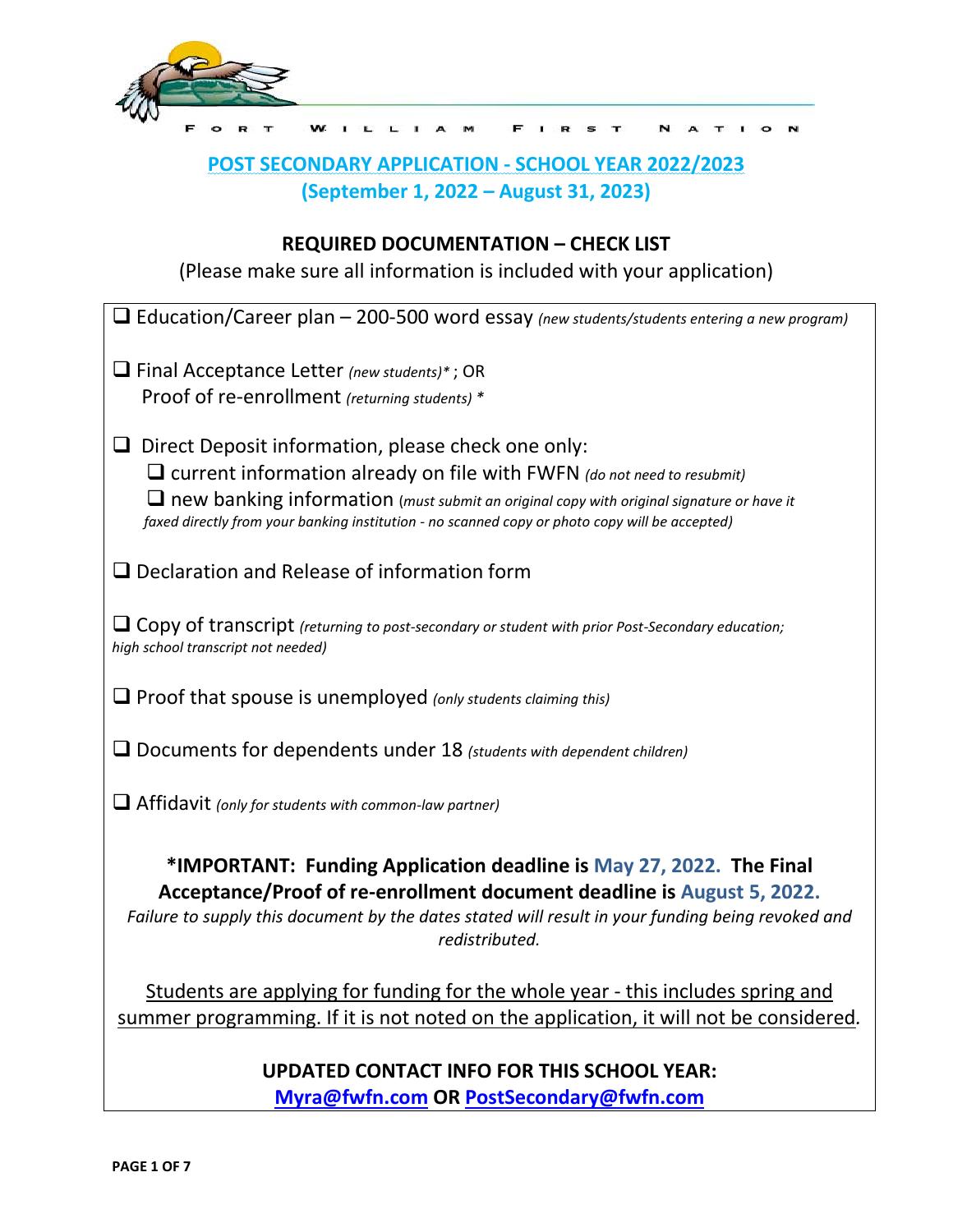

### **Dear Student:**

Fort William First Nation (FWFN) is proud to have you continue on in your education. There are some *requirements* you must meet to be considered for sponsorship by FWFN.

- You must be a recognized Band Member of FWFN.
- You must fill out an Internal Application Package (FORM A Application; FORM B Declaration and Release of Information; *if applicable* FORM C – Affidavit). These documents must be filled out annually and must be in the education office before the deadline date.
- First year students must bring in an acceptance letter from your college or university. Returning students must provide proof of re-enrollment. All students must submit tuition cost and other related school costs. Any amounts over this amount may not be covered by the Education Department. It is *your* responsibility to bring a sponsorship letter from FWFN to your registrar. If you wish us to fax or email this letter out, please supply us with a fax number or email address and a contact person.
- Transcripts must be handed in 2 times a year (January and the end of the school year). You must check in before the 15th of each month. Check in can be done by telephone, or by email. Failure to do so *will result in funding being ceased*. If a transcript is not produced *funding will be suspended* for a period of 2 years *as well as repayment* must be made for all expenses paid on your behalf (tuition, books, living assistance and travel).
- Providing any false or misleading information at check-in's will result in disciplinary actions, which is not limited to suspension and repayment of funds.
- When you graduate from a program, you must supply the Education Department with a copy of your diploma/degree/certificate
- You must complete the program you are enrolled in; you cannot transfer from program-to-program.
- You *must sign out of optional health fees* that are offered by your college/university. This is done at the College or University itself. Failure to opt out will result in you being responsible for that portion of your tuition.
- It is important that you keep your address, email and phone number current. This will help to keep communication lines open. We consider this a temporary address. We do not update your address with other FWFN departments.
- If a student drops out of a Post-Secondary Program (without a written medical reason from their doctor) funding will be suspended for a period of 2 years and *repayment* must be made for all expenses paid on your behalf (tuition, books, living assistance and travel)
- If you drop out of your program you must formally withdraw from College/University, and notify FWFN Education department. You must provide proof of attendance up to date of dropping out.
- You must maintain passing grades in all courses. If you are experiencing difficulties in one or more classes, you must contact the Education Department of FWFN.
- We must operate within a budget. For that reason, *we are not able to fund everyone* who wishes to attend post secondary institutions. You will be informed by the end of June of the committee's decision, and the next steps in securing funding.

# **DEADLINE FOR APPLICATION IS MAY 27, 2022**

FILL IN INFORMATION COMPLETELY & PRINT APPLICATION

## *How to submit application:*

1. Fax to Myra Bannon or Brittany Collins (807) 623-5190; OR

- 2. Scan and email to [myra@fwfn.com,](mailto:myra@fwfn.com) or [PostS](mailto:Post)econdary@fwfn.com; OR
	- 3. Bring into the receptionist at the FWFN Office.

I have read and understood the information provided on this page.

Name *(Please print clearly):* \_\_\_\_\_\_\_\_\_\_\_\_\_\_\_\_\_\_\_\_\_\_\_\_\_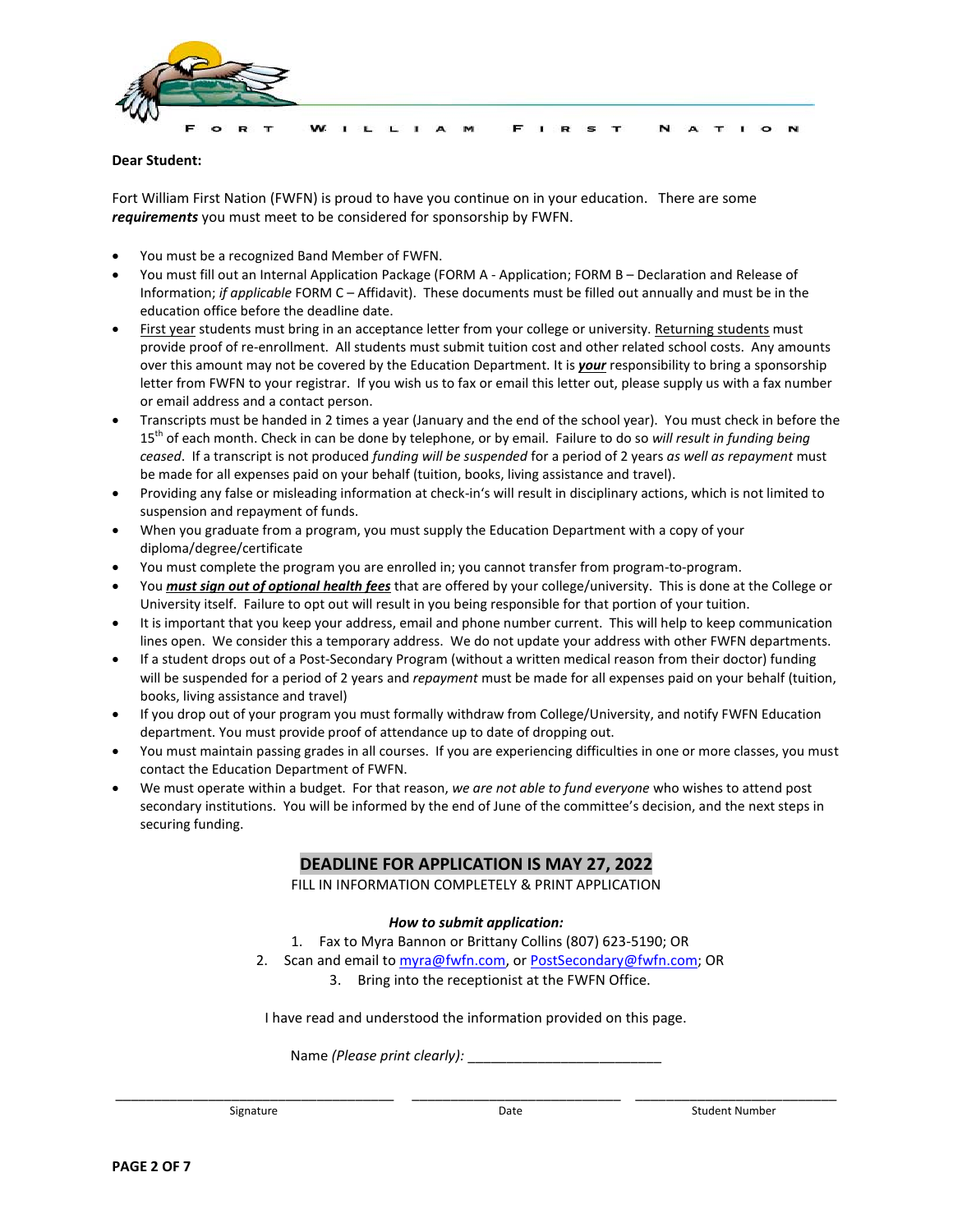

 $\mathbf{r}$  $\mathbf{L}$  FIRST

**NATION** 

### **POST-SECONDARY PROGRAM APPLICATION**

*(Confidential When Completed)*

 $L$   $I$   $A$   $M$ 

## **FORM A PAGE 1 OF 3**

| <b>STUDENT IDENTIFIER</b>                                                        |        |                                                                          |                      |  |  |
|----------------------------------------------------------------------------------|--------|--------------------------------------------------------------------------|----------------------|--|--|
| <b>New student (High School Graduate</b>                                         |        | Have you ever received post-secondary funding?                           | Yes $\Box$ No $\Box$ |  |  |
| or Mature Student)                                                               |        |                                                                          |                      |  |  |
| Have you ever received Employment & Training funding? Yes $\square$ No $\square$ |        |                                                                          |                      |  |  |
| Continuing (In current program)                                                  | $\Box$ |                                                                          |                      |  |  |
|                                                                                  |        | Are you, or will you be receiving any other government funding to assist |                      |  |  |
| Returning (in new program)                                                       |        | with your education?                                                     | Yes $\Box$ No $\Box$ |  |  |
|                                                                                  |        |                                                                          |                      |  |  |
| <b>Band Number 1870</b>                                                          |        | Date of Birth: (month/day/year)                                          |                      |  |  |
|                                                                                  |        |                                                                          |                      |  |  |

| <b>STUDENT INFORMATION</b>   |       |             |                             |           |  |              |
|------------------------------|-------|-------------|-----------------------------|-----------|--|--------------|
| Last Name:                   |       | First Name: |                             |           |  | Middle Name: |
|                              |       |             |                             |           |  |              |
| Maiden Name (Name at birth): |       |             |                             |           |  |              |
| Social Insurance #:          |       | Male $\Box$ | Female $\Box$               |           |  |              |
|                              |       |             | Email ( <i>mandatory</i> ): |           |  |              |
| (cell)<br>Phone: (H)         |       |             |                             |           |  |              |
|                              |       |             |                             |           |  |              |
| Address:                     | City: |             |                             | Province: |  | Postal Code: |
|                              |       |             |                             |           |  |              |
|                              |       |             |                             |           |  |              |

| <b>EDUCATION PLAN</b>                                                                                                                                                 |            |  |                                    |            |                |                  |                                           |          |     |                                 |      |  |
|-----------------------------------------------------------------------------------------------------------------------------------------------------------------------|------------|--|------------------------------------|------------|----------------|------------------|-------------------------------------------|----------|-----|---------------------------------|------|--|
| When my course is finished I will have one of the following:                                                                                                          |            |  |                                    |            |                |                  |                                           |          |     |                                 |      |  |
| College Certificate $\Box$ College Diploma $\Box$ University: B.A. $\Box$ M.A. $\Box$ PHD $\Box$ No Qualification $\Box$                                              |            |  |                                    |            |                |                  |                                           |          |     |                                 |      |  |
| Program/Course (e.g. General Arts/Nursing etc.):                                                                                                                      |            |  |                                    |            |                |                  | Institution (name of College/University): |          |     | Location (city/campus):         |      |  |
|                                                                                                                                                                       |            |  |                                    |            |                |                  |                                           |          |     |                                 |      |  |
|                                                                                                                                                                       |            |  |                                    |            |                |                  |                                           |          |     |                                 |      |  |
| Distant Education (online): Yes $\square$ No $\square$                                                                                                                |            |  | Full time $\Box$                   |            |                | Part time $\Box$ |                                           |          |     |                                 |      |  |
| Length of your Program eg. Police                                                                                                                                     |            |  | I will be entering into my (please |            |                |                  |                                           |          |     | Date of Anticipated Graduation: |      |  |
| Foundations is a 2 yr program (please circle):                                                                                                                        | circle):   |  |                                    |            |                |                  |                                           |          |     |                                 |      |  |
| $1^{yr}$ $2^{yr}$ $3^{yr}$ $4^{yr}$<br>$5^{\gamma r}$                                                                                                                 |            |  | $2^{yr}$                           | <b>3yr</b> | $4^{\gamma r}$ |                  |                                           |          |     |                                 |      |  |
|                                                                                                                                                                       |            |  |                                    |            |                |                  | Month                                     |          | Dav | Year                            |      |  |
| Training Dates – This School Year Only (include if you will require spring or summer term funding as well):                                                           |            |  |                                    |            |                |                  |                                           |          |     |                                 |      |  |
| (What day do you start classes/end                                                                                                                                    | Start date |  |                                    |            |                | 2022             |                                           | End Date |     |                                 | 2023 |  |
| Month<br>Day<br>Month<br>Year<br>Day<br>Year<br>For this school year)                                                                                                 |            |  |                                    |            |                |                  |                                           |          |     |                                 |      |  |
| Students are applying for funding for the whole year - this includes spring and summer programming. If it is not noted on the application, it will not be considered. |            |  |                                    |            |                |                  |                                           |          |     |                                 |      |  |

| <b>PROFILE</b>                |  |                                                 |                                 |  |  |  |  |
|-------------------------------|--|-------------------------------------------------|---------------------------------|--|--|--|--|
| I am Single (No children)     |  | I am Married/Common Law with unemployed* Spouse |                                 |  |  |  |  |
| I am a Single Parent          |  | am Married/Common Law with employed Spouse      |                                 |  |  |  |  |
| (Spouse/Partner's) Last Name: |  | (Spouse/Partner's) First Name:                  | (Spouse/Partner's) Middle Name: |  |  |  |  |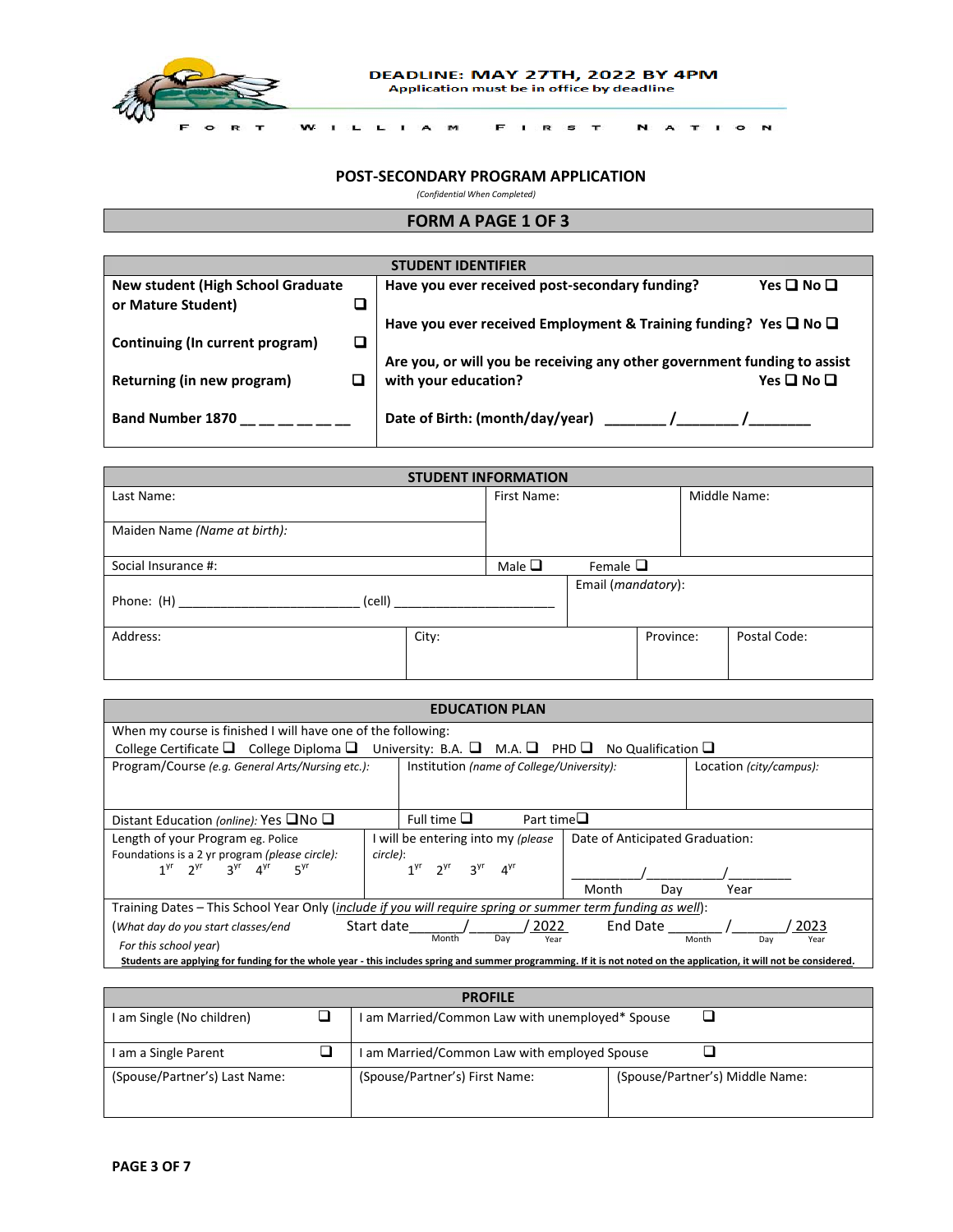## **FORM A PAGE 2 OF 3**

#### **PROFILE CONTINUED**

FWFN can only support legal dependents of the applicant.

Please attach copy of identification of all eligible children – and custody papers.

| <b>DEPENDENT INFORMATION</b>             |                                  |                                               |  |  |  |  |  |
|------------------------------------------|----------------------------------|-----------------------------------------------|--|--|--|--|--|
| Dependents Name (under 18 years of age): | <b>Dependents Date of Birth:</b> | <b>Dependents Band Number (if applicable)</b> |  |  |  |  |  |
| 1.                                       |                                  |                                               |  |  |  |  |  |
| 2.                                       |                                  |                                               |  |  |  |  |  |
| 3.                                       |                                  |                                               |  |  |  |  |  |
| 4.                                       |                                  |                                               |  |  |  |  |  |
| 5.                                       |                                  |                                               |  |  |  |  |  |
| 6.                                       |                                  |                                               |  |  |  |  |  |

| <b>ACADEMIC HISTORY</b>                        |                      |  |  |  |  |
|------------------------------------------------|----------------------|--|--|--|--|
| High School Diploma Yes $\square$ No $\square$ | Yes ❑ No ❑<br>G.E.D. |  |  |  |  |
| What year?<br>What year?                       |                      |  |  |  |  |

Complete the information below starting with the last college you attended *(please supply copies of diplomas):*

| Institution | Program | Dates Attended M/D/Y | <b>Program Completed</b> |  |  |
|-------------|---------|----------------------|--------------------------|--|--|
|             |         | To                   | Yes $\Box$ No $\Box$     |  |  |
|             |         | To                   | Yes $\Box$ No $\Box$     |  |  |
|             |         | To                   | Yes $\Box$ No $\Box$     |  |  |
|             |         | To                   | Yes $\Box$ No $\Box$     |  |  |

*\** Have you ever been suspended from receiving financial assistance from FWFN Education Yes **□** No **□** *If suspended, what date was your suspension lifted \_\_\_\_\_\_\_\_\_\_\_\_\_\_\_\_\_\_\_\_\_\_\_\_\_\_\_\_ \**

## **Sponsorship will be limited to these MAXIMUM\* amounts for each Fiscal Year (April 1 – March 31) all in Canadian Dollars:**

- Tuition: \$8,000.00\*
- Books and Supplies: \$1,200.00 (Required book list & original receipts must be provided)
- 8 months of Living Assistance per fiscal year.
- Travel (full time students only): *travel support is restricted to the Canadian post-secondary institution nearest to the student's place of residence which offers the least expensive comparable program. Travel money is based on the most economic means of travel. Eligible students may receive up to 2 return trips (to school, Christmas return trip, and return at end of school year)*

Maximum years of funding for students' entire Post-Secondary Career as follows: (2 years Diploma; 4 years BA or University Graduate Program; 6 years Masters or Doctorate. {Add one year if a Preparation course is taken example: Pre-health or Native Access}

*(\*any amounts over the maximum will be the responsibility of the student)*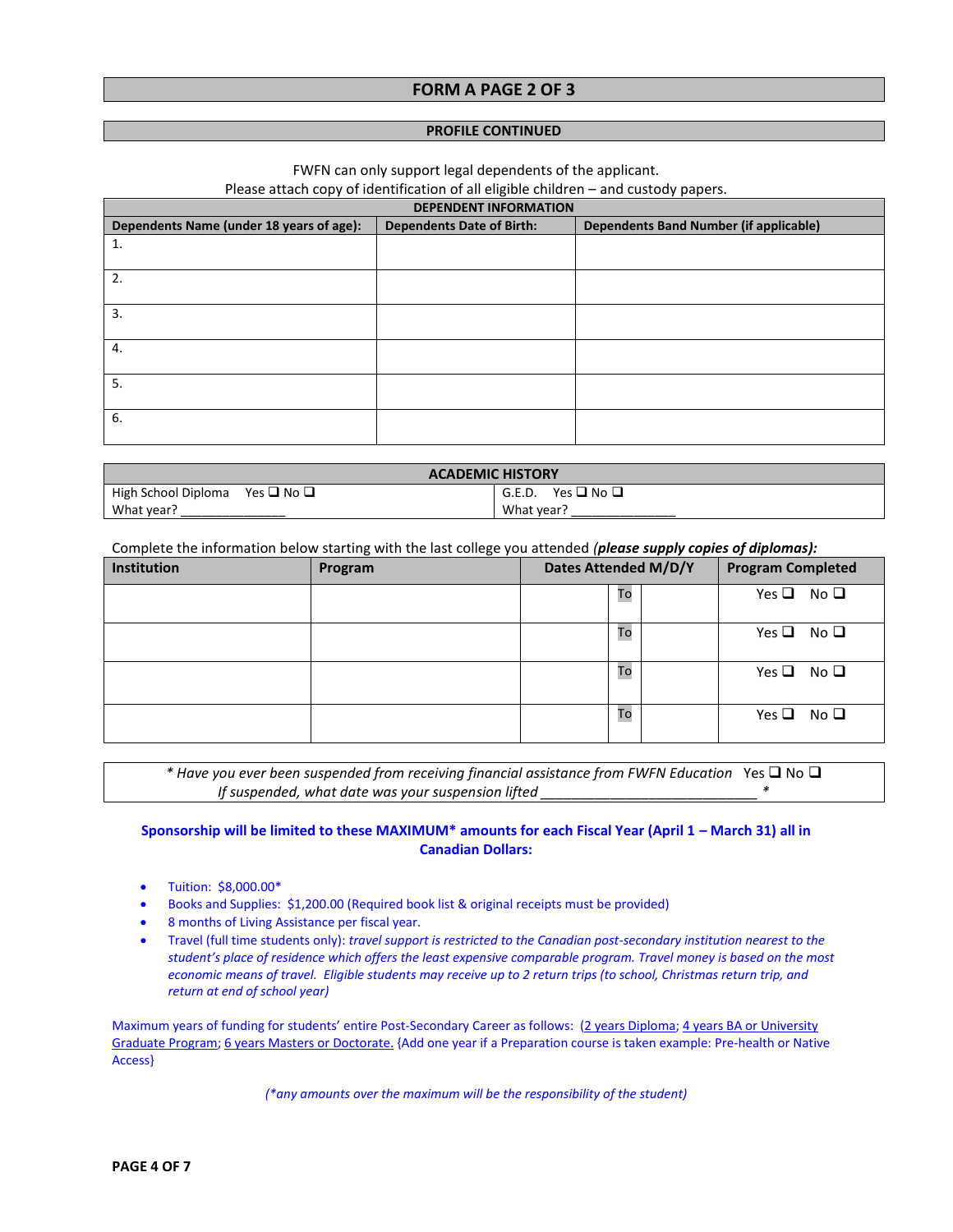## **FORM A PAGE 3 OF 3**

# **EDUCATION/CAREER PLAN ESSAY – POST-SECONDARY FUNDING APPLICATION (Please use a separate sheet and include with your application)**

*Must be completed by New Applicants or Students entering a new program If you are continuing on in the same program, you do not have to submit an essay.*

### **GUIDELINE FOR ESSAY**

#### ESSAY MUST BE 200-500 WORDS

Funding decisions are based on information you supply in your application and essay. It is in your best interest to demonstrate that you have examined your options and are making an informed decision.

Include information on the following questions, and any additional information you think is important. This is your opportunity to let the Education Committee know all relevant information about you and educational career.

Applications and essays are presented to the committee without prospective student's names or identifiers. This will ensure all students are considered for funding equally. Any information that will assist the Education Committee understanding your goals should be included in the essay.

- 1. Why did you apply for this program?
- 2. If you are entering a pre-course (e.g. pre-health, pre-tech) what course do you hope to enter into the next school year?
- 3. What are the job opportunities and salaries in your prospective career?
- 4. What support networks do you have in place to help you reach your academic goal?
- 5. What budget you have in place to ensure you will be able to succeed? Are you aware of the expenses you will encounter during your academic career?
- 6. Future plans after graduating from current post-secondary program.
- 7. Are you anticipating any further educational goals after completing this program?
- 8. Have you done any work/volunteered in the career you are interested in studying?
- 9. Have you investigated the cost of attending a Post-Secondary Institution? Do you have adequate funding to complete this program?
- 10. If you had prior funding, elaborate on why Fort William First Nation should invest in your education. What has changed since the last time you were funded?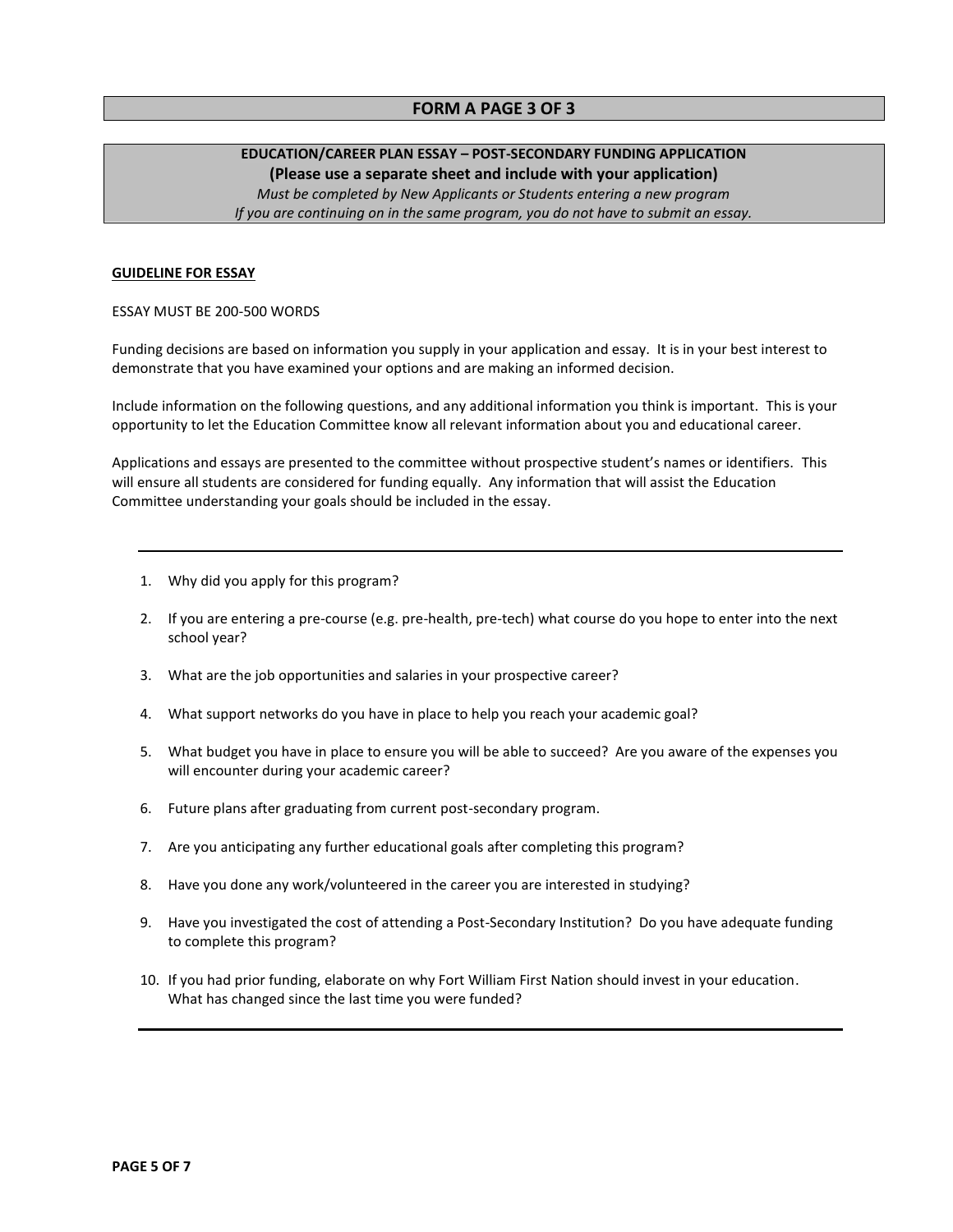## **FORM B PAGE 1 OF 1**

### **DECLARATION**

*Funding for Post-Secondary Education is limited. Not everyone who applies for funding will receive it.*

Fort William First Nation has adopted the policy of "Upward Mobility". What this means is a student must move their education *careers forward to be considered for funding. Students are permitted to take one pre-course (such as: pre-health; pre-tech; college access; university access; etc.) after completing this, they must choose a field and progress upward in their education.* 

I understand and agree to not take this sponsorship for granted. The following are conditions for sponsorship by Fort William First Nation Education Department. All information will be held in confidence and without prejudice.

- o To attend classes regularly and consistently, to be punctual, and prepared for classes.
- o To consult with the Education Department at FWFN should any academic difficulties occur.
- $\circ$  To check in every month between the 1<sup>st</sup> and 15<sup>th</sup> with the Education Department though a phone call or by email. Failure to check in by the 15<sup>th</sup> will result in living assistance payment delay of 1 week of actual check in day. Providing any false or misleading information at check-in's will result in disciplinary actions, which is not limited to suspension and repayment of funds.
- o To adhere to college/university regulations and meet the grade requirements set forth by the college/university.
- o Allow FWFN to cancel optional health/dental fees "when possible" if FWFN is not able to, it is the student's responsibility to opt out of health and dental fees. FWFN does not cover this cost.
- o I will supply the Education Department with my transcript 2 times a year (January and the end of the school year). Failure to do so will result in funding being ceased. If a transcript is not produced within 30 days, funding will be suspended for a period of 2 years and repayment must be made for all expenses paid directly to you or on your behalf.
- o To notify the Education Administrator if *I withdraw from college/university* or if *I am no longer attending classes*.
- o To meet or exceed the minimum grade requirements of Fort William First Nation **(2.0 or C average)** and understand that if I do not meet these requirements, my funding will be cancelled without notice.
- o I will supply the Education Department with a copy of my diploma/degree/certificate when I graduate
- o To submit a completed application form before the deadline date (last Friday in May) for each school year I wish to attend.
- o I understand that I can not switch programs without discussing this with the Education Department.
- o I will immediately declare all Grants, monetary awards and/or other monies awarded to me in order that any necessary adjustments can be made with respect to financial assistance provided by Fort William First Nation Education Department.

I understand that failure to meet *any one* of these requirements may result in all funding being ceased immediately and I may incur a 2 year suspension from receiving any education funding from Fort William First Nation, in addition I will be required to repay Fort William First Nation for any or all moneys received by me, or paid on my behalf, for my education. I authorize Fort William First Nation to deduct from any payment made payable to me, a minimum of 10%, to be applied to any current debts I incurred within Fort William First Nation.

By agreeing to these terms and conditions, I agree to respect the faith Fort William First Nation has in my ability to succeed.

ALL THE INFORMATION PROVIDED BY ME ON THIS FORM IS TRUE AND COMPLETE TO THE BEST OF MY KNOWLEDGE. I AGREE TO THE CONDITIONS AS OUTLINE ABOVE, AND IN THIS APPLICATION. I UNDERSTAND ALL INFORMATION IS SUBJECT TO VERIFICATION.

(Student Signature)

\_\_\_\_\_\_\_\_\_\_\_\_\_\_\_\_\_\_\_\_\_\_\_\_\_\_\_\_\_\_\_\_\_\_\_\_\_\_\_\_\_\_\_\_\_\_\_\_\_\_\_\_\_\_\_\_\_\_\_\_\_\_\_\_\_\_2022

(Date)

#### **RELEASE OF INFORMATION FORM**

This is your Authorization to release attendance information, financial information, as well as any other pertinent education information to Fort William First Nation (FWFN) while I am enrolled in the following program. This also authorizes FWFN to cancel my optional health coverage, and authorizes FWFN to share Basic information about my funding between other departments within its organization.

| Program: |  |  |
|----------|--|--|
|          |  |  |
|          |  |  |

College/University Name:

In the event that I have to withdraw (or am removed) from my post-secondary education program please send my refund owing to: Fort William First Nation, Education Department 90 Anemki Drive, Suite 200 Fort William First Nation, Ontario P7J 1L3

Name *(please print clearly):* \_\_\_\_\_\_\_\_\_\_\_\_\_\_\_\_\_\_\_\_\_\_\_\_\_\_\_\_\_\_\_\_\_\_\_\_\_\_\_

\_\_\_\_\_\_\_\_\_\_\_\_\_\_\_\_\_\_\_\_\_\_\_\_\_\_\_\_\_\_\_\_\_\_\_\_\_\_\_\_\_ \_\_\_\_\_\_\_\_\_\_\_\_\_\_\_\_\_\_2022 \_\_\_\_\_\_\_\_\_\_\_\_\_\_\_\_\_\_\_\_\_